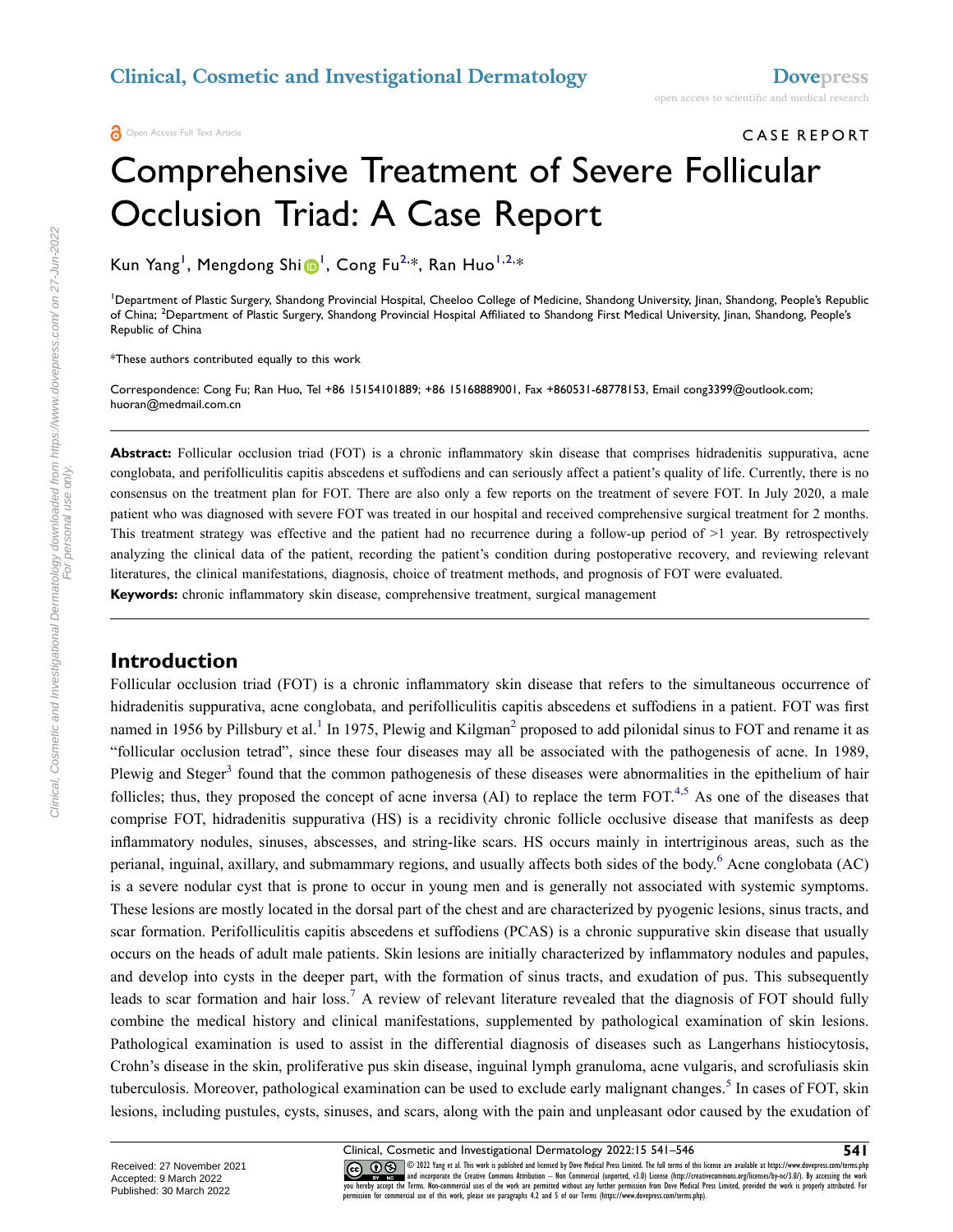pus, greatly affect the patients' physiological and mental health. Currently, there is no consensus on the optimum treatment strategy for FOTs. Herein, we report a case of severe FOT in a 21-year-old male patient who received comprehensive surgical treatment for 2 months and did not experience recurrence after a follow-up period of >1 year.

### **Case Report**

A 21-year-old male patient was admitted to the hospital with multiple purulent sinus tracts and scar hyperplasia in the buttocks and bilateral axilla for more than 5 years. He was a Chinese student with a BMI of 28.1 kg/m<sup>2</sup>, and denied any history of smoking, drug use, and comorbid diseases. Since the age of 15 years, the patient had multiple purulent sinus tracts in the buttocks and bilateral axilla, and the wound ulcerated repeatedly. He had undergone debridement and skin grafting in the bilateral axillary region 4 months prior. Physical examination revealed multiple abscesses, sinus tract formation, and scar hyperplasia in the buttocks and perineum. The skin of the lesion was red and swollen with a hard texture, as shown in [Figure 1A](#page-1-0). When the skin around the sinus tracts was palpated, purulent yellow secretions ooze out with obvious tenderness. There were a hyperplastic scars in the axillary region bilaterally, and scar contracture caused an obvious limitation in the range of abduction of the upper limbs, as shown in [Figure 1B](#page-1-0). Multiple nodular cystic acne can be seen on the chest, along with the formation of keloids; the larger one is about  $1.0\times1.0$  cm, as shown in [Figure 1C.](#page-1-0) Inflammatory nodules and papules were observed on the forehead and occipital region of the patient, while scar hyperplasia was not obvious, as shown in [Figure 1D.](#page-1-0) The abnormal laboratory examinations were as follows: white blood cell count,  $10.2 \times 10^9$ /L [normal (3.5~9.5)  $\times 10^9$ /L]; absolute neutrophil count, 7.58 $\times 10^9$ /L [normal (1.8~6.3)  $\times 10^9$ / L]; hemoglobin, 120 g/L [normal 130–175 g/L]; albumin, 37.2 g/L [normal 40–55 g/L]; Gamma 34.3% [normal 11.1– 18.8%]; uric acid, 525 µmol/L [normal 208–428 µmol/L]; and D-dimer, 0.91 mg/L [normal 0–0.5 mg/L]. The bacterial culture of secretions from the buttock wounds revealed a mixed growth of Proteus, Escherichia coli, and Enterococcus. An electrocardiogram showed sinus arrhythmia. The pathological examination of specimens taken from the skin and subcutaneous tissue of the left buttock showed acute and chronic inflammation with granulation tissue hyperplasia.

<span id="page-1-0"></span>

**Figure 1** Clinical manifestation of FOT. (**A**) Multiple purulent sinus tracts in the buttocks. (**B**) Hyperplasia scar in the left axillary which caused limitation of abduction. (**C**) Multiple anterior thoracic follicle infections with keloid. (**D**) inflammatory nodules and papules in the occipital.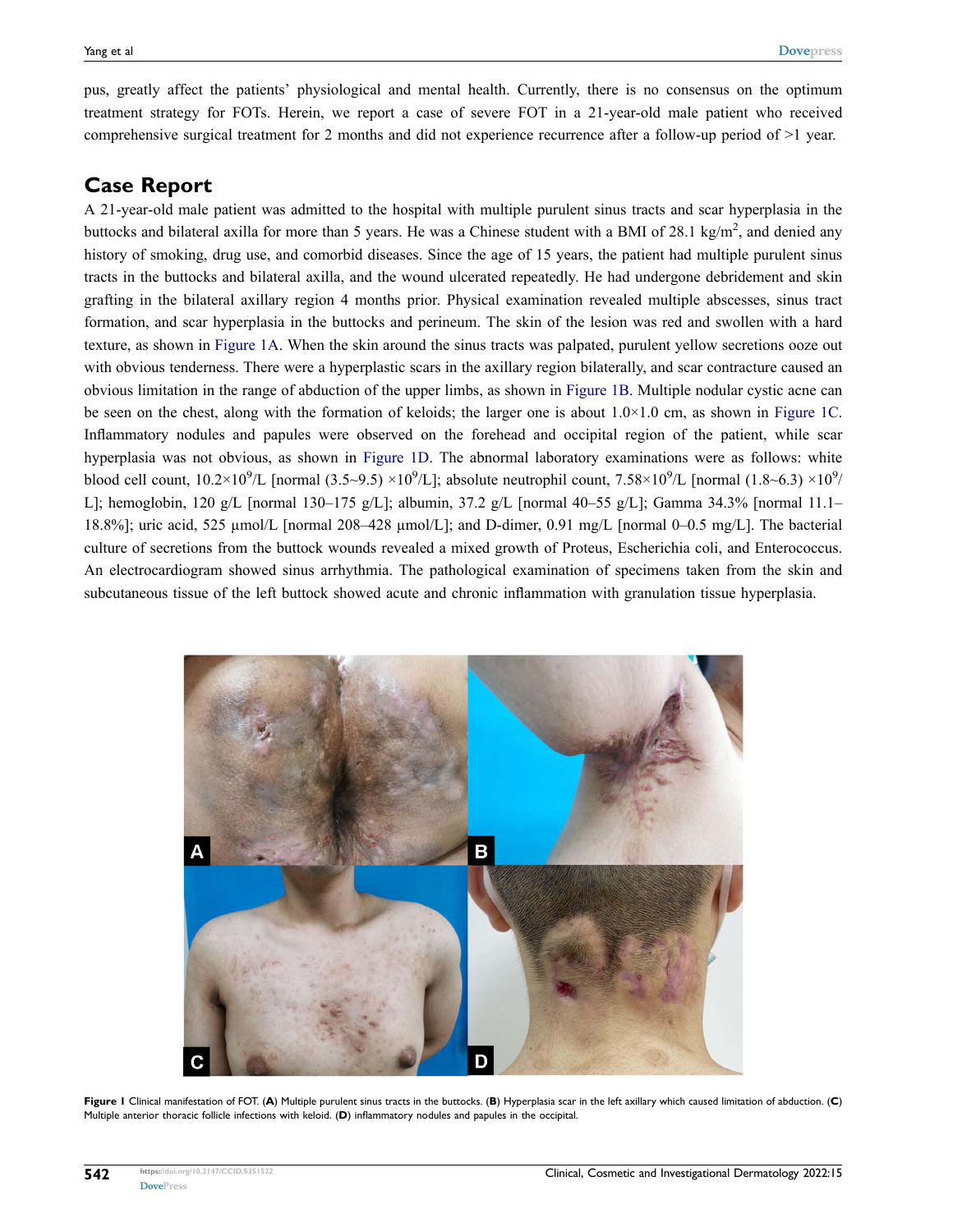<span id="page-2-0"></span>

Figure 2 Fresh granulation tissue after debridement and negative pressure drainage.

<span id="page-2-1"></span>

**Figure 3** Postoperative of the wounds on the buttocks.

The patient underwent debridement and negative pressure drainage five times during the first stage of treatment. When the drainage volume was reduced and fresh granulation tissue had grown, as shown in [Figure 2,](#page-2-0) the patient underwent a second-stage treatment including debridement and skin grafting, as well as debridement and dressing change. Postoperative images are shown in [Figure 3](#page-2-1). The patient received an intravenous infusion of levofloxacin and oral acitretin (25 mg daily for 2–4 weeks) simultaneously. After discharge, the patient was counselled and instructed on wound and skin care, clean and healthy living habits, avoidance of external irritation, and weight management. The patient is content with the effect of treatment, and there has been no sign of recurrence so far.

## **Discussion**

#### **Pathogenesis**

The major pathogenesis of FOT is follicle atresia, which is caused by hyperkeratosis of the epithelium of hair follicles. Sebum secreted by the follicle wall and exfoliated epithelial cells cannot be properly eliminated because of sebaceous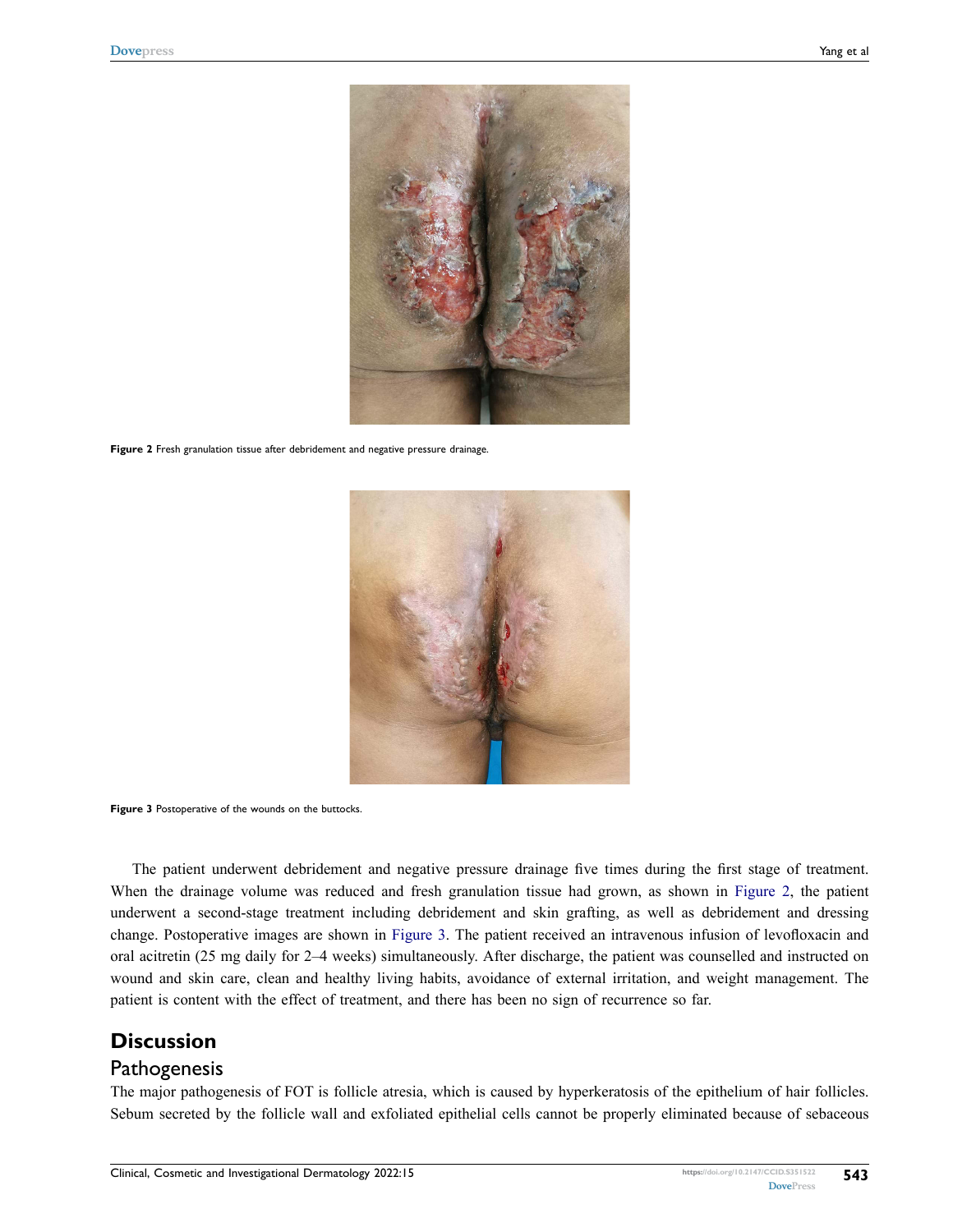<span id="page-3-2"></span><span id="page-3-1"></span>duct atresia in hair follicles, which heaps up in the hair follicle and forms keratin plugs. When a secondary bacterial infection occurs, keratin plugs can lead to inflammation around and deep inside the hair follicle, with extensive infiltration of lymphocytes, neutrophils, and tissue cells. A series of inflammatory pathological changes occur, including recurrent inflammatory nodules, abscesses, fistulas, and sinus tracts. Genetic factors play an important role in the pathogenesis of FOT, $^8$  and 35–40% of patients with FOT have a positive family history.<sup>[9](#page-5-3)</sup> Studies on the family lineage of patients with FOT have shown that the disease is inherited in an autosomal dominant pattern.<sup>[10,](#page-5-4)[11](#page-5-5)</sup> Von der Werth and Williams proposed that the onset of FOT may be related to multiple genes, which is consistent with genetic heterogeneity.<sup>12</sup> Moreover, changes in hormone levels, poor living habits including smoking and drinking, as well as external stimuli, such as mechanical stimulation, local dampness, and dirt on the skin have also been shown to have a certain impact on the incidence of  $FOT$ <sup>13,[14](#page-5-8)</sup>

#### <span id="page-3-4"></span><span id="page-3-3"></span>Prognosis

<span id="page-3-9"></span><span id="page-3-8"></span>Repeated wound rupture in patients with FOT may result in squamous cell carcinoma.<sup>[18](#page-5-9)</sup> Swedish scholars, Lapins J et al. followed up patients with hidradenitis suppurativa for 22 years and found that they had a higher incidence of malignant skin tumors compared to the general population.<sup>[19](#page-5-10)</sup> The findings of these studies suggest that careful attention should be paid to patients with chronic repeatedly ruptured wounds, and complete pathological examinations should be performed to detect malignant changes early.

#### Clinical Classification and Treatments

<span id="page-3-7"></span><span id="page-3-6"></span><span id="page-3-5"></span>Currently, the clinical classification of FOTs is mainly based on the Hurley classification used for hidradenitis suppurativa,<sup>15</sup> which can be divided into three types according to clinical manifestations and prognosis, namely, mild, moderate, and severe, as shown in [Table 1.](#page-3-0) Different treatments are usually chosen according to the classification of the lesion. The treatment of patients with mild cases mainly involves the use of topical antibiotics for the treatment of skin lesions and counselling patients on skin care techniques and health education. Patients are supposed to maintain a regular schedule, quit smoking and alcohol, control their weight, and avoid friction and stimulation of the intertriginous areas.<sup>[16](#page-5-12)</sup> Patients with moderate FOT should be treated primarily with internal medications. Effective antibiotics, anti-androgen drugs, and retinoid drugs can be used systematically.<sup>[17](#page-5-13)</sup> Although previous studies have shown that antibiotics have a limited therapeutic effect on FOT, their use can partially alleviate local abscess formation and infection of ulcers. Antiandrogen drugs are only suitable for women of childbearing age, and there is still considerable controversy regarding the efficacy of anti-androgen drugs in the treatment of FOTs. Retinoid drugs can lead to the contraction of sebaceous glands, reduce sebaceous secretion, and promote keratinocyte differentiation, making them the first choice for the treatment of acne. However, teratogenicity, liver toxicity, abnormalities of the skin and mucous membranes, idiopathic increase in intracranial pressure, and other side effects should be considered fully. Furthermore, these drugs are strictly contraindicated in pregnant women. They should also be used with caution in adolescents patients and the families of such patients should be fully informed of the side effects of this drug.

For patients with severe FOT, a multi-step and comprehensive treatment based on surgery supplemented by medical treatment is recommended. Systematic use of effective antibiotics and retinoids does not only alleviate the clinical symptoms in patients, but also reduce the scope of the lesions. For patients who fail to respond to these drugs,

| <b>Classification</b> | <b>Symptom</b>                                                 | <b>Prognosis</b>                            | <b>Primary Treatment</b>                    |
|-----------------------|----------------------------------------------------------------|---------------------------------------------|---------------------------------------------|
| Mild                  | Single or multiple abscesses                                   | Minimal scar                                | Topical antibiotics;<br>healthy education   |
| Moderate              | Recurrent abscess within a body region                         | With sinus and scar formation               | Internal medicine                           |
| Severe                | Interconnected sinuses and abscesses as diffuse<br>involvement | With extensive scar and keloid<br>formation | Comprehensive treatment based on<br>surgery |

<span id="page-3-0"></span>**Table 1** Classification of FOT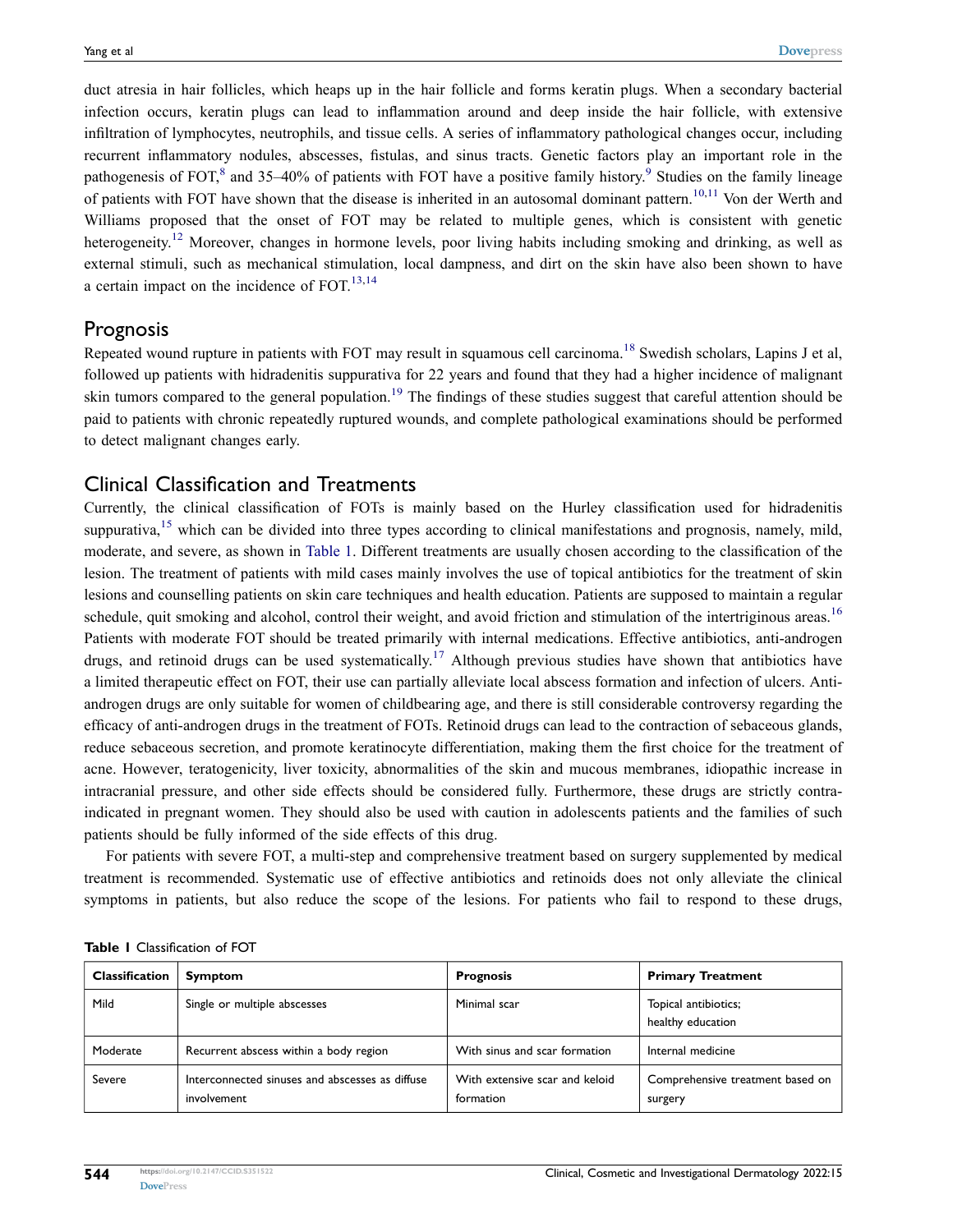<span id="page-4-7"></span><span id="page-4-5"></span>adalimumab, infliximab, oral retinoids, and dapsone may be beneficial.<sup>[20](#page-5-14)</sup> Adalimumab is the only licensed drug for the treatment of HS. For adult patients, the dosing schedule is recommended as 160 mg subcutaneous dose at the beginning, 80 mg on day 15, and 40 mg once a week starting on day  $29<sup>22</sup>$  The common side effects of adalimumab include an increased risk of infection and injection site reactions.

Surgical treatment is a multi-step procedure. In the first stage, the ulcerated wounds were completely removed, and a VAC negative pressure dressing was placed deep in the wound to completely remove the abnormal follicles, which can effectively inhibit recurrence. Second-stage surgical treatment can be performed until the drainage volume is reduced, the drainage fluid color becomes clear, or fresh granulation tissue grows. Flap transfer or skin grafting is performed according to the location and acreage of the wound to cure residual wounds. However, the scar contractures after axillary skin grafting in the patient mentioned above suggests that a thicker and sufficiently large skin flap should be used for skin grafting, and a split-thickness skin graft or full-thickness skin graft is recommended.<sup>[21](#page-5-16)</sup> Moreover, strict anti-scar treatment should be performed after surgery, including the regular application of scar creams, laser treatment, and functional exercise. Because the coverage of defects in the axilla is always large, skin grafting for the axilla should be used with caution. Throughout the treatment process, patient education and support are essential management components. Providing patients with guidance on wound and skin care, dietary guidance, clean and healthy living habits, avoidance of external irritation, and weight management<sup>21</sup> is beneficial.

#### <span id="page-4-6"></span>**Conclusion**

The characteristics of recurrent attacks, long course of disease, and involvement of the whole body in FOT make its treatment difficult. Different treatment options can be selected according to the clinical symptoms and the location of the lesion. For patients with severe clinical symptoms, a multi-step and comprehensive treatment based on surgery supplemented by medical treatment is often adopted. However, the patient in this report was followed up for a short period of time, and the long-term effects of the treatment remain to be confirmed. Clinicians should pay more attention to this disease and simultaneously provide patients with more education on the disease. Early diagnosis and intervention can effectively delay disease progression, prevent disfiguring injuries, reduce the impact of the disease on the physiological and mental health of patients, and reduce the economic burden.

#### **Ethics Approval and Informed Consent**

The patient consented to the publications of his images in this case report.

#### **Consent for Publication**

Approval for the publication of the patient's case details was obtained from Shandong Provincial Hospital Affiliated to Shandong First Medical University.

#### **Acknowledgments**

We would like to thank Editage for English language editing.

#### **Disclosure**

Cong Fu and Ran Huo are co-correspondence authors for this study. The authors report no conflicts of interest in this work.

#### **References**

- <span id="page-4-0"></span>1. Pillsbury DM, Shelley WB, Kligman AM. *Dermatology*. 1. Philadelphia: Saunders; [1956](#page-0-2). Vols. 482–484: 489.
- <span id="page-4-1"></span>2. Plewig G, Kligman AM. *Acne. Morphogenesis and Treatment*. Berlin: Springer; [1975:](#page-0-2)192–193.
- <span id="page-4-2"></span>3. Plewig G, Steger M. Acne inversa (alias acne triad, acne tetrad or hidradenitis suppurativa). In: Marks R, Plewig G, editors. *Acne and Related Disorders*. London: Martin Dunitz; [1989:](#page-0-3)345–357.
- <span id="page-4-3"></span>4. Yaqi D, Han L, Yongyan F, et al. Photodynamic therapy of 5-aminolevulinic acid in the treatment of 1 case of abnormal acne. *J Clin Dermatol*. [2016;](#page-0-4)045(004):305–307.
- <span id="page-4-4"></span>5. Yun H, Qian Z, Haoxiang X, et al. Abnormal acne. *J Clin Dermatol*. [2014;](#page-0-5)1:47.